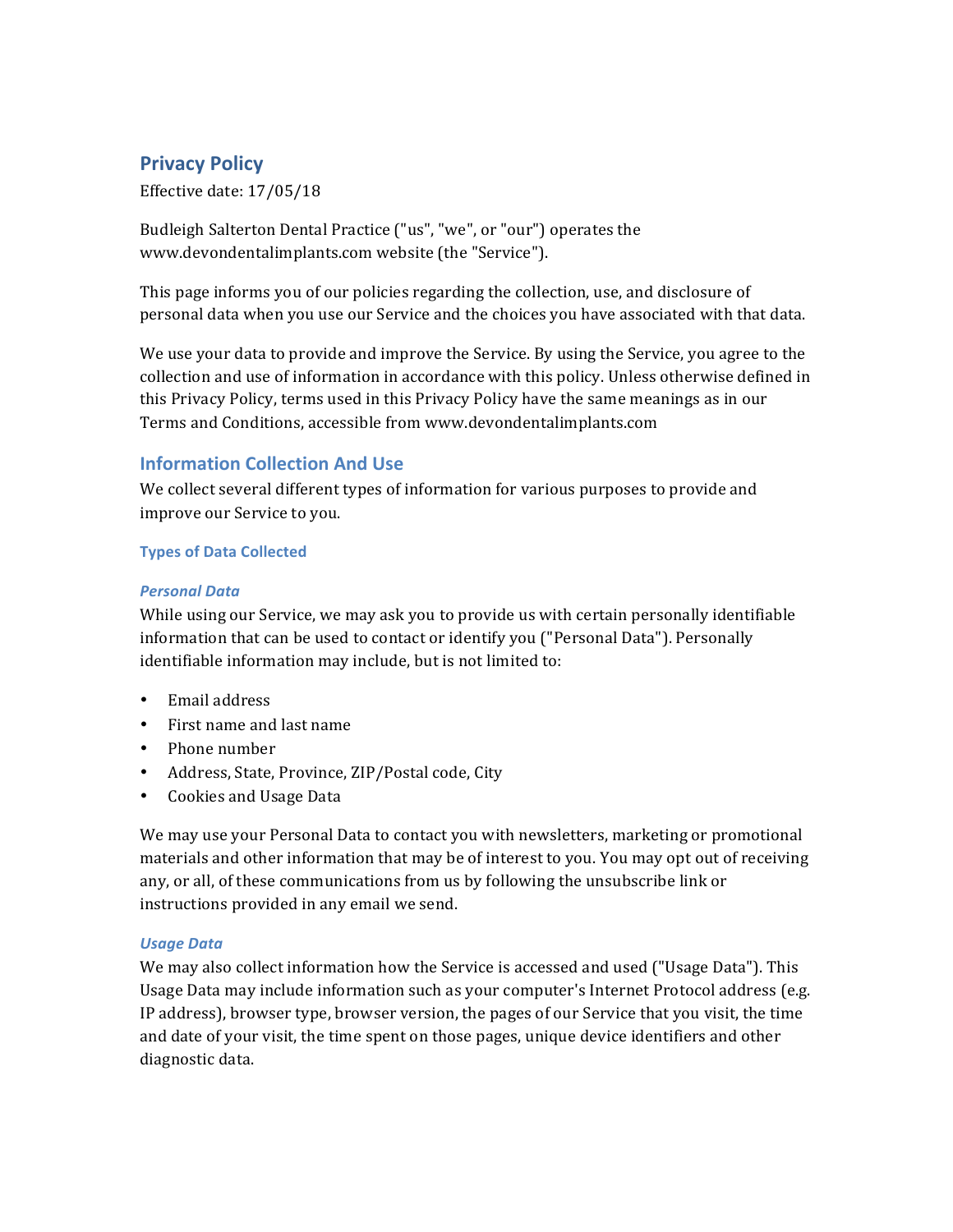#### *Tracking Cookies Data*

We use cookies and similar tracking technologies to track the activity on our Service and hold certain information.

Cookies are files with small amount of data which may include an anonymous unique identifier. Cookies are sent to your browser from a website and stored on your device. Tracking technologies also used are beacons, tags, and scripts to collect and track information and to improve and analyze our Service.

You can instruct your browser to refuse all cookies or to indicate when a cookie is being sent. However, if you do not accept cookies, you may not be able to use some portions of our Service.

Examples of Cookies we use:

- Session Cookies. We use Session Cookies to operate our Service.
- **Preference Cookies.** We use Preference Cookies to remember your preferences and various settings.
- Security Cookies. We use Security Cookies for security purposes.

## **Use of Data**

Budleigh Salterton Dental Practice uses the collected data for various purposes:

- To provide and maintain our Service
- To notify you about changes to our Service
- To allow you to participate in interactive features of our Service when you choose to do so
- To provide customer support
- To gather analysis or valuable information so that we can improve our Service
- To monitor the usage of our Service
- To detect, prevent and address technical issues
- To provide you with news, special offers and general information about other goods, services and events which we offer that are similar to those that you have already purchased or enquired about unless you have opted not to receive such information

# **Transfer Of Data**

Your information, including Personal Data, may be transferred to  $-$  and maintained on  $$ computers located outside of your state, province, country or other governmental jurisdiction where the data protection laws may differ than those from your jurisdiction.

If you are located outside United Kingdom and choose to provide information to us, please note that we transfer the data, including Personal Data, to United Kingdom and process it there.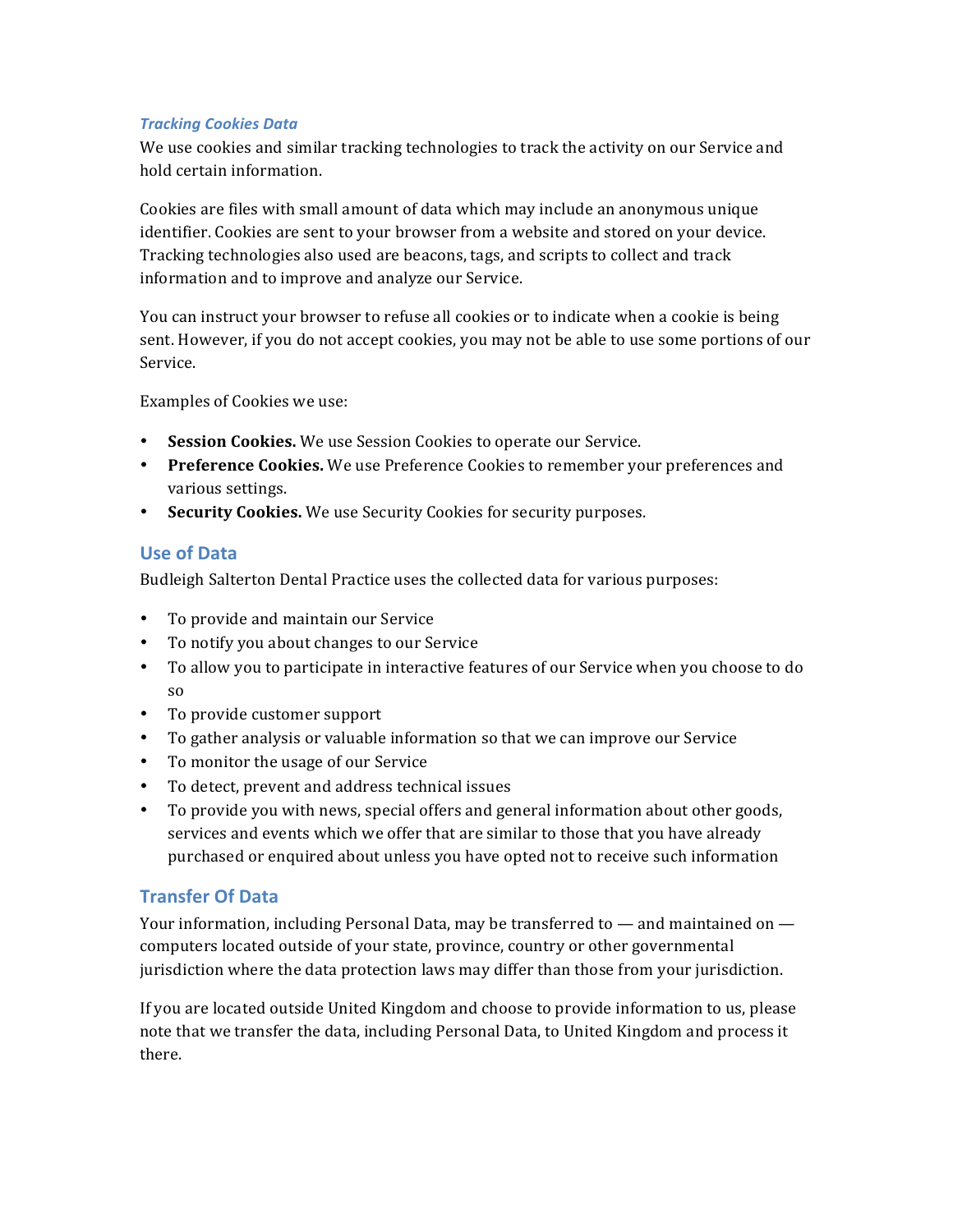Your consent to this Privacy Policy followed by your submission of such information represents your agreement to that transfer.

Budleigh Salterton Dental Practice will take all steps reasonably necessary to ensure that your data is treated securely and in accordance with this Privacy Policy and no transfer of your Personal Data will take place to an organization or a country unless there are adequate controls in place including the security of your data and other personal information.

# **Disclosure Of Data**

#### **Disclosure for Law Enforcement**

Under certain circumstances, Budleigh Salterton Dental Practice may be required to disclose your Personal Data if required to do so by law or in response to valid requests by public authorities (e.g. a court or a government agency).

#### **Legal Requirements**

Budleigh Salterton Dental Practice may disclose your Personal Data in the good faith belief that such action is necessary to:

- To comply with a legal obligation
- To protect and defend the rights or property of Absolute Energy Services
- To prevent or investigate possible wrongdoing in connection with the Service
- To protect the personal safety of users of the Service or the public
- To protect against legal liability

# **Security Of Data**

The security of your data is important to us, but remember that no method of transmission over the Internet, or method of electronic storage is 100% secure. While we strive to use commercially acceptable means to protect your Personal Data, we cannot guarantee its absolute security.

## **Service Providers**

We may employ third party companies and individuals to facilitate our Service ("Service Providers"), to provide the Service on our behalf, to perform Service-related services or to assist us in analyzing how our Service is used.

These third parties have access to your Personal Data only to perform these tasks on our behalf and are obligated not to disclose or use it for any other purpose.

## **Analytics**

We may use third-party Service Providers to monitor and analyze the use of our Service.

## **Google Analytics**

Google Analytics is a web analytics service offered by Google that tracks and reports website traffic. Google uses the data collected to track and monitor the use of our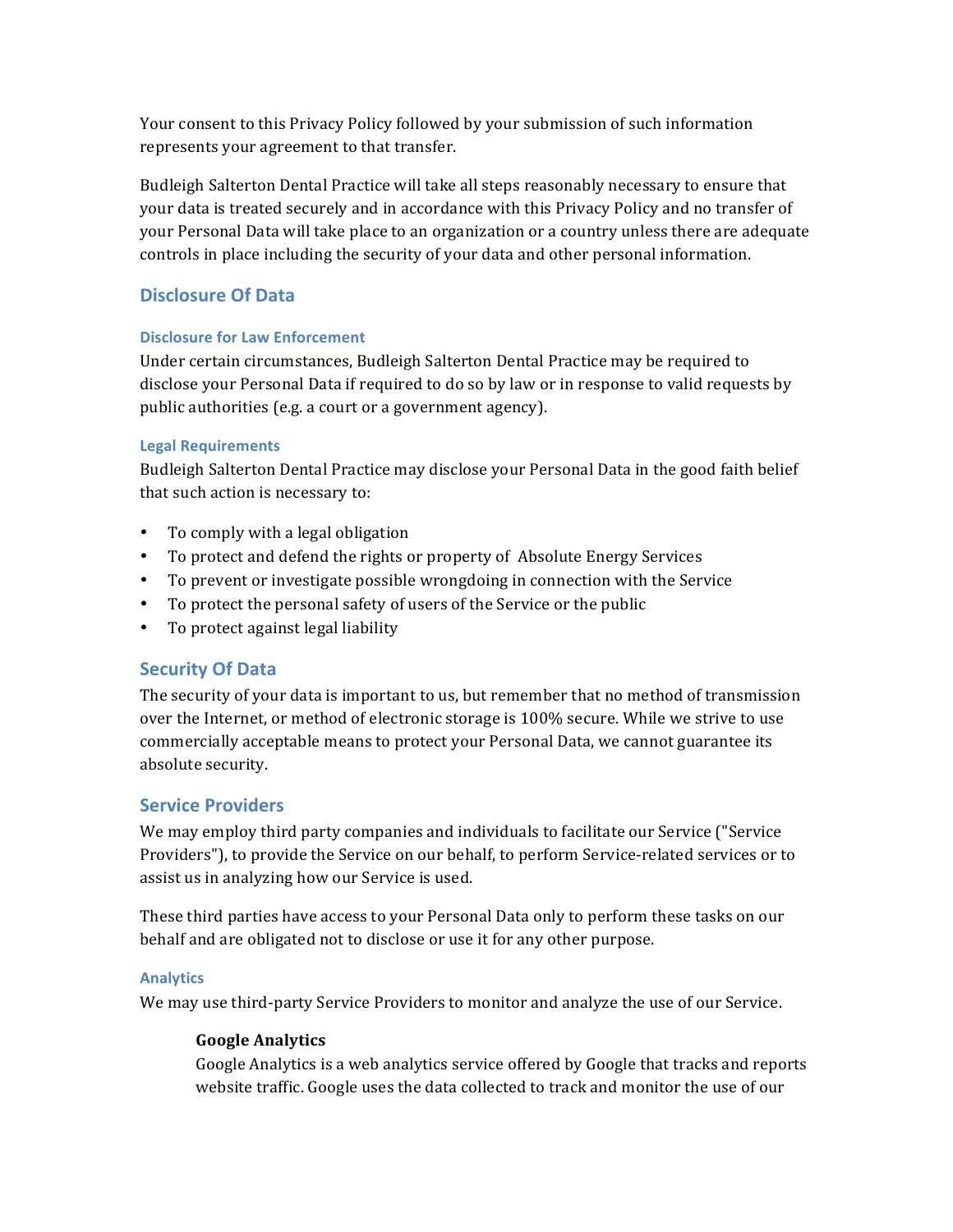Service. This data is shared with other Google services. Google may use the collected data to contextualize and personalize the ads of its own advertising network. You can opt-out of having made your activity on the Service available to Google Analytics by installing the Google Analytics opt-out browser add-on. The add-on prevents the Google Analytics JavaScript (ga.js, analytics.js, and dc.js) from sharing information with Google Analytics about visits activity.

For more information on the privacy practices of Google, please visit the Google Privacy Terms web page: http://www.google.com/intl/en/policies/privacy/

#### **Behavioral Remarketing**

Budleigh Salterton Dental Practice uses remarketing services to advertise on third party websites to you after you visited our Service. We and our third-party vendors use cookies to inform, optimize and serve ads based on your past visits to our Service.

#### **Google AdWords**

Google AdWords remarketing service is provided by Google Inc. You can opt-out of Google Analytics for Display Advertising and customize the Google Display Network ads by visiting the Google Ads Settings page:

http://www.google.com/settings/ads

Google also recommends installing the Google Analytics Opt-out Browser Add-on https://tools.google.com/dlpage/gaoptout - for your web browser. Google Analytics Opt-out Browser Add-on provides visitors with the ability to prevent their data from being collected and used by Google Analytics.

For more information on the privacy practices of Google, please visit the Google Privacy Terms web page: http://www.google.com/intl/en/policies/privacy/ **Facebook**

Facebook remarketing service is provided by Facebook Inc.

You can learn more about interest-based advertising from Facebook by visiting this page: https://www.facebook.com/help/164968693837950

To opt-out from Facebook's interest-based ads follow these instructions from Facebook: https://www.facebook.com/help/568137493302217

Facebook adheres to the Self-Regulatory Principles for Online Behavioral Advertising established by the Digital Advertising Alliance. You can also opt-out from Facebook and other participating companies through the Digital Advertising Alliance in the USA http://www.aboutads.info/choices/, the Digital Advertising Alliance of Canada in Canada http://youradchoices.ca/ or the European Interactive Digital Advertising Alliance in Europe http://www.youronlinechoices.eu/, or optout using your mobile device settings.

For more information on the privacy practices of Facebook, please visit Facebook's Data Policy: https://www.facebook.com/privacy/explanation